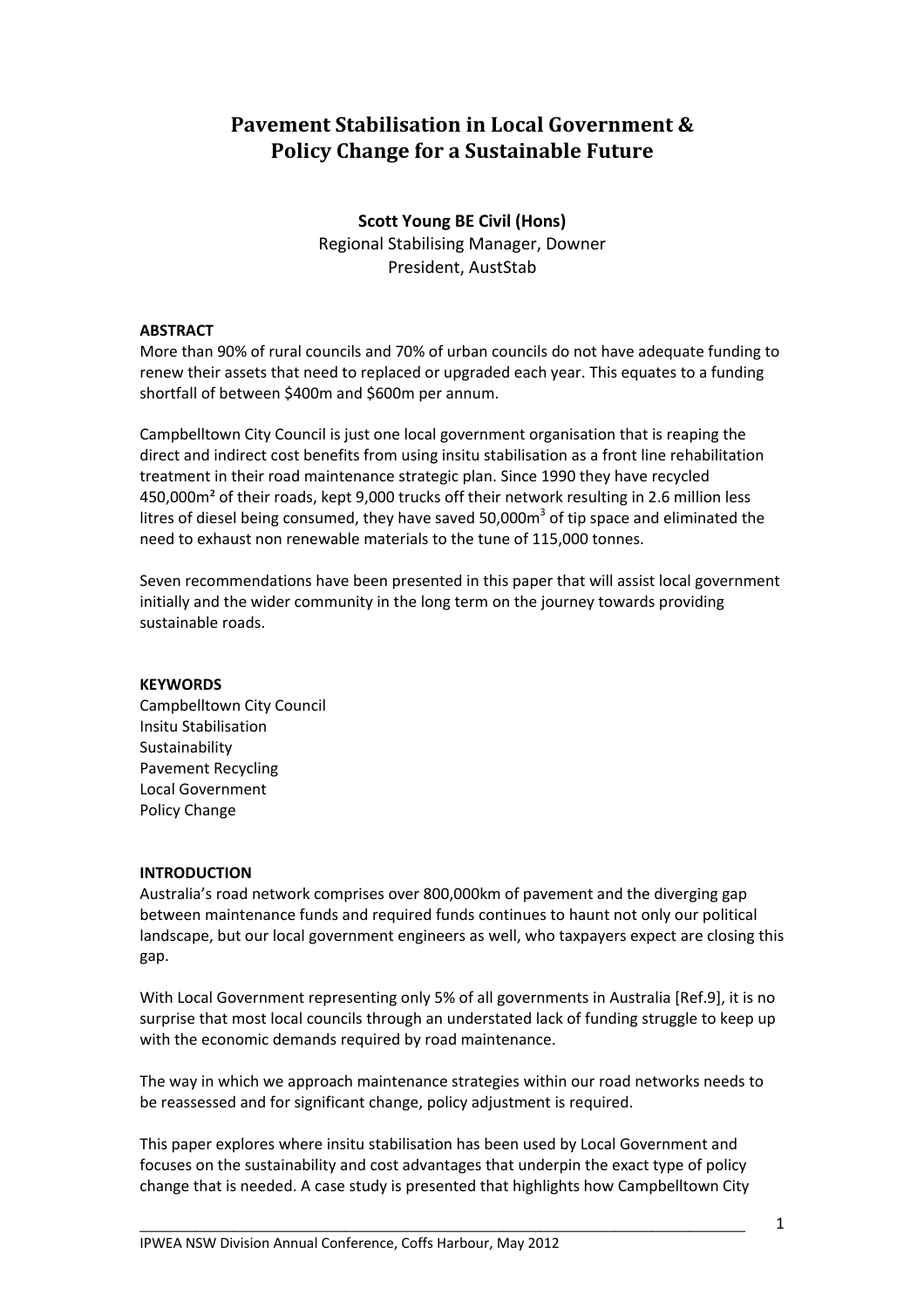Council has been embarking on this journey for two decades. It is proposed that the learnings achieved in Campbelltown City Council from twenty years of success using insitu stabilisation can be shared with other local government areas as a means to providing additional knowledge and therefore capability within their own network management framework.

It is assumed that the reader has a basic understanding of the process of insitu stabilisation and how it is executed on a project site. From a sustainability perspective and how insitu stabilisation as a maintenance technique is being aligned with a need for policy change at a local government level, the key focus in this paper is aimed at maintenance of pavement base course layers, as opposed to using the process in new construction.

## **HISTORY**

Insitu Stabilisation has been used as an effective pavement rehabilitation treatment in Australia for over 60 years [Ref.5]. Recycling urban and rural base course materials is not a new practise in Australia. The process of improving the properties of a given soil through the addition of a binder and water has been adopted at all levels of government and the performance of roads that have been maintained using this technique has been measured and reported on many times.

In 1994, the NSW RMS (formerly RTA) carried out an extensive field study into the performance of deeplift stabilisation. The findings from this study revealed cost savings of up to 40% compared to traditional granular overlay treatments [Ref.6].

In 1996 Hodgkinson [Ref.7] reported the favourable economic performance of stabilised roads in local government, with savings of up to 50% of full reconstruction alternatives being observed. Local Council data from NSW, Victoria, Queensland and South Australia formed part of this study.

In 1998 a study was conducted by Hurstville City Council in Sydney, with a focus on the benefits obtained from adopting a pavement maintenance strategy that included insitu stabilisation for base course rehabilitation [Ref.6]. Some of the savings presented included:

- Cost savings to rate payers in the order of 60%
- Saved 111,000 tonnes of quarry products
- 200,000 litres of council fuel saved
- Reduced tipping space of some  $61,600m<sup>3</sup>$

In 2005 a study into the environmental and social advantages of using pavement recycling techniques [Ref.4] not only supported the direct cost saving potential, but exposed the indirect cost savings associated with social and environmental benefits. The example of a deteriorated pavement rehabilitated using insitu stabilisation versus a deeplift asphalt treatment with an equivalent design life revealed indirect cost savings of 63%. Clearly these contribute strongly to the sustainable outcomes being sought by local government and further exploitation of these successes are needed.

With such well supported performance data available, it is interesting to consider why pavement recycling is not used more as a frontline maintenance technique. Today the use of stabilisation at a local government level is continuing to grow, however there are significant variances in the levels of acceptance of the process. Orange City Council and Wagga City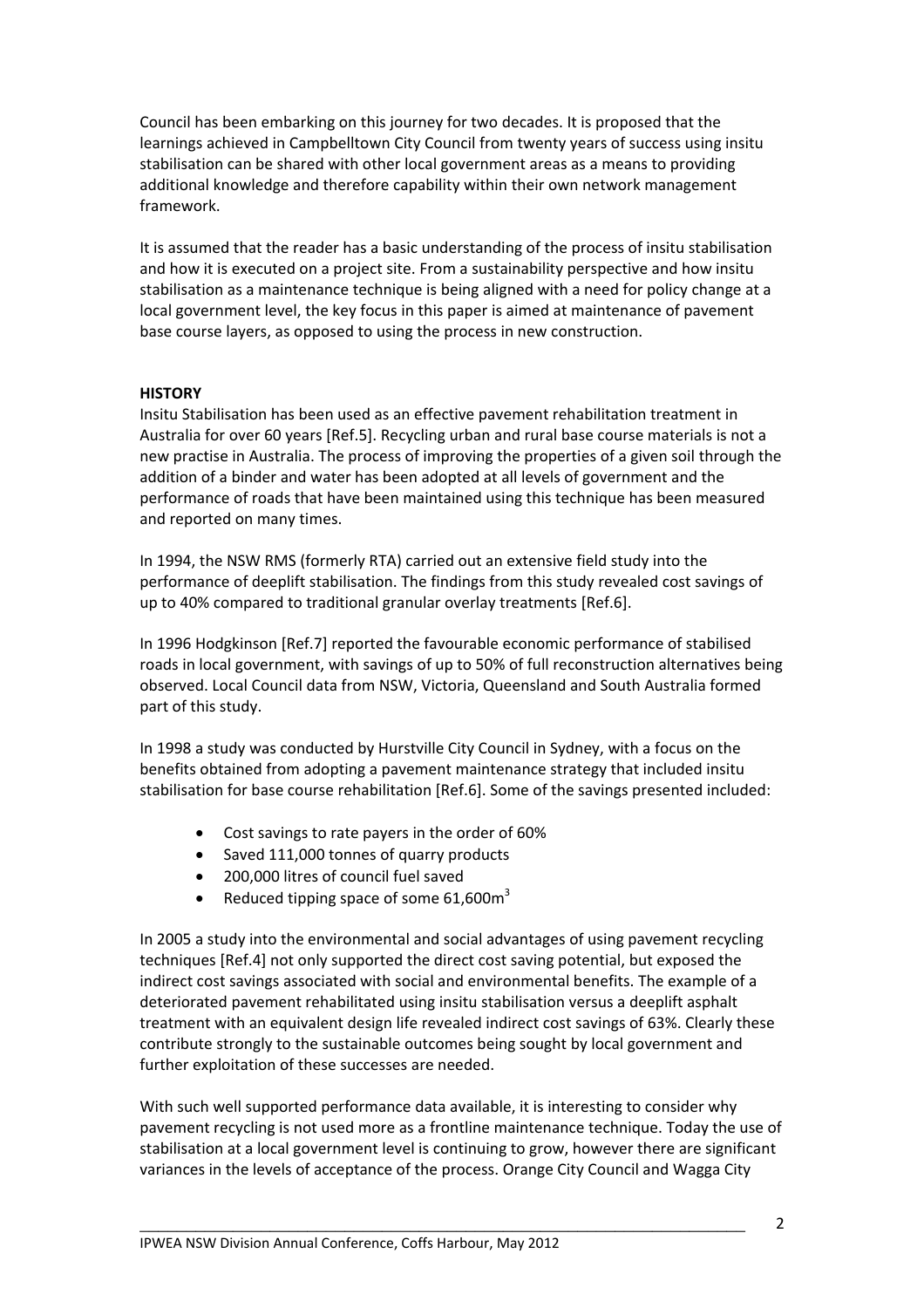Council in the central west and south west of NSW have owned their own stabilisation equipment for many years and consider this treatment to be an invaluable tool in their maintenance strategy. Yet there are far more examples of Councils ‐ with differing levels of funding streams and volumes - who do not engage in the use of this process. Arguably these Councils may not be providing their communities with the greatest opportunity to embed a sustainable culture and hence a sustainable road network.

# **WHY IS POLICY CHANGE NEEDED**

More than 90% of rural councils and 70% of urban councils do not have adequate funding to renew their assets that need to replaced or upgraded each year. This equates to a funding shortfall of between \$400m and \$600m per annum [Ref.9].

Sustainable local roads are paramount to reversing the shortage of available funds to maintain our deteriorating networks. In NSW there are 5.6million registered vehicles that has grown at a rate of 2.3% year on year [Ref.1]. Compare this to the NSW population that has been growing at a rate of 1.1% year on year as shown in Figure 1.



**Figure 1** Vehicle v Population Trend in NSW

This clearly illustrates the impact on our road network as more and more vehicles per capita impart load and therefore distress onto our pavements. As a consequence, increased funding is required for construction of new roads to ensure they have sufficient load carrying capacity. This then results in less funding being available for maintenance and hence the viscous cycle of divergence surrounding available funding versus required funding continues.

Sustainable practises are generally well understood in the maintenance sector, however they are not executed at levels that are available. Often this is because benefits relating to a sustainable approach are not tangible at a direct cost level, but positively impact on the environment and community as indirect cost savings. Sustainability in pavement maintenance over the life cycle is achieved by [Ref.2]:

- Reducing waste and subsequent use
- Reducing energy consumption
- Reducing pollution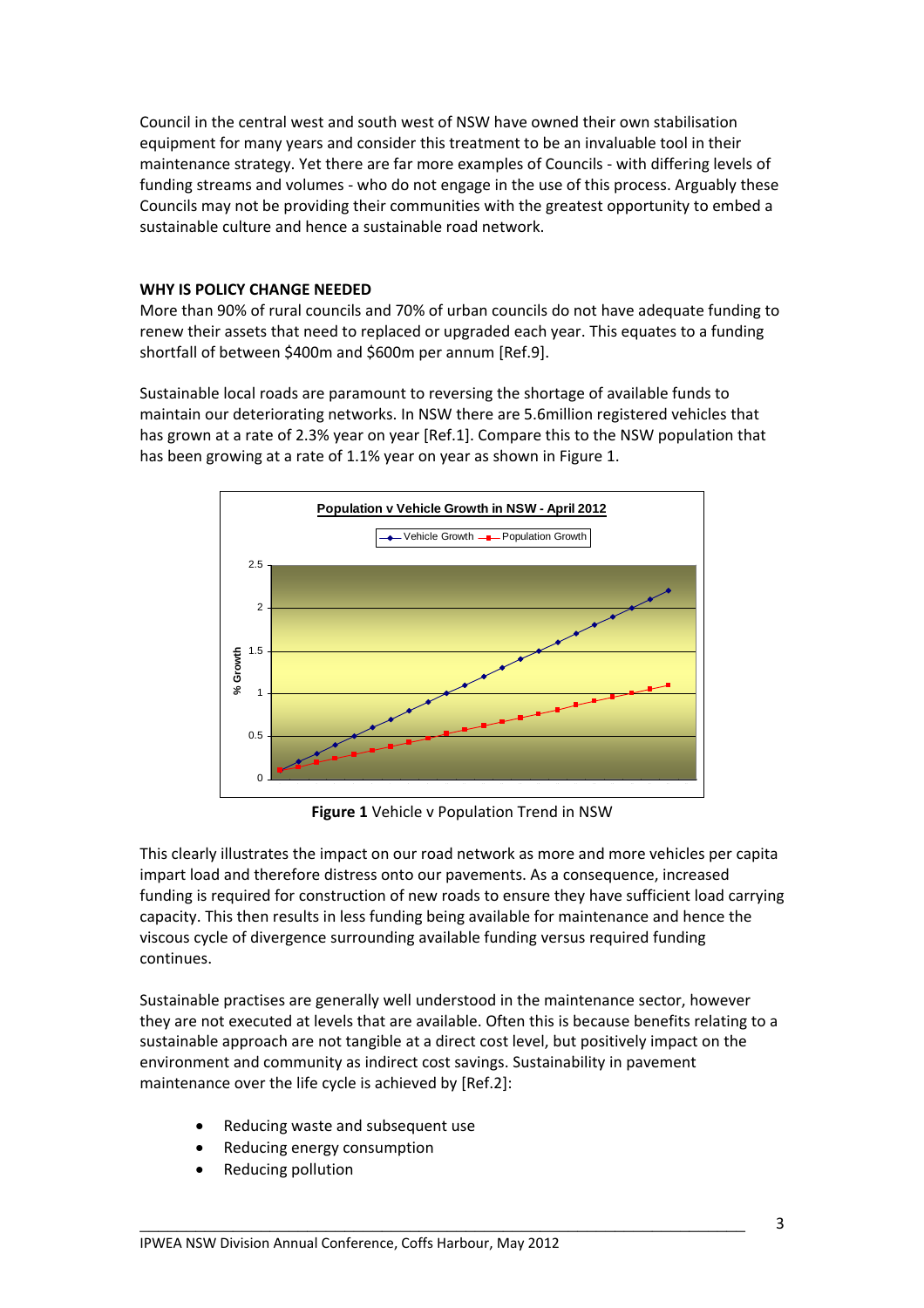- Minimising material transportation
- Minimising use of quarried materials
- Reusing materials wherever possible
- Reducing impact on the people and communities

These sustainable practises can be best illustrated by the waste minimisation hierarchy shown in Figure 2.



**Figure 2** Waste Minimisation Hierarchy [Ref.6]

Acknowledgement and recognition of direct cost benefits using insitu stabilisation over other rehabilitation alternatives is not the argument in this case. If we as a community are to be serious about truly developing a sustainability culture within our pavement maintenance approach with an objective of closing the gap on funding divergence, then indirect cost benefits must form part of the overall treatment selection process.

The Bureau of Infrastructure, Transport and Regional Economics uses the Road Construction and Maintenance Price Index (RCMPI) to measure movement in key inputs used in construction and maintenance in Australia [Ref.3]. The key inputs are:

- Cost of asphalt
- Cost of sand
- Salaried and other labour costs
- Cost of diesel
- Cost of concrete
- Cost of plant hire and depreciation
- Cost of other inputs

Figure 3 illustrates the movement of the RCMPI since 1992.



**Figure 3** Road Construction and Maintenance Input Price Index [Ref.3]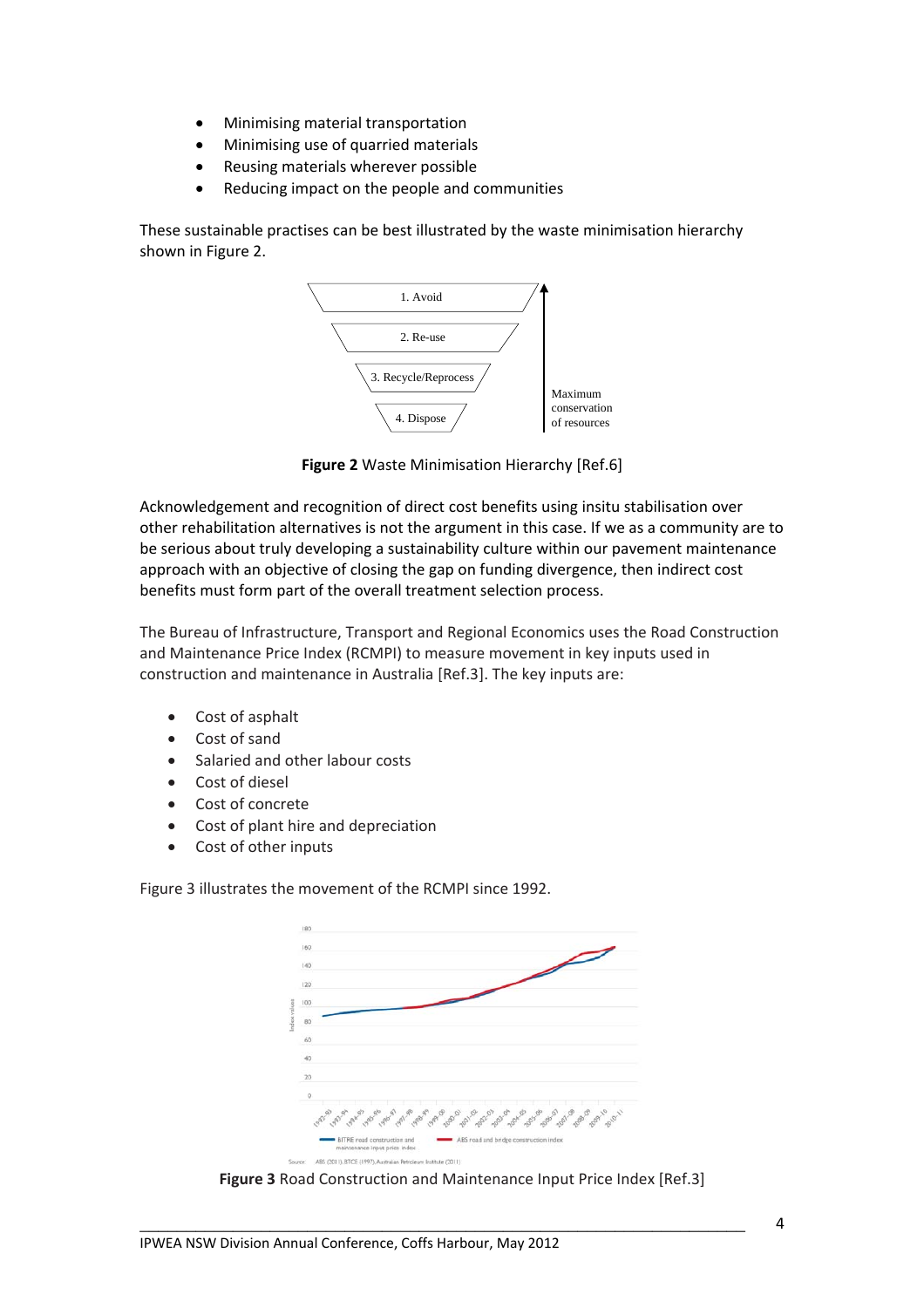The relative movement over this 18 year period is 82% from the 1992/93 baseline, or approximately 4.5% on average, year on year. Compared to an average rate of inflation over the same period of 2.65% [Ref.10], it is obvious that a strategic approach to reducing or slowing down the rate of increase of the RCMPI will provide a positive outcome towards achieving sustainable local roads.

Hence the objective should be to consider which of these inputs can be targeted for reduction and identify how they relate to the use of insitu stabilisation in local government. In evaluation of the key inputs and their direct relationship to movement of the overall RCMPI, weightings are applied to each input. Table 1 demonstrates each weighting accordingly.

| Input            | <b>RCMPI Weighting</b> |
|------------------|------------------------|
| Fuel             | 6.8                    |
| Concrete         | 9.7                    |
| Other materials  | 10.8                   |
| Bitumen/asphalt  | 12.0                   |
| Quarry products  | 15.3                   |
| Plant hire/lease | 19.6                   |
| Labour           | 25.8                   |
| Total            | 100.0                  |

# **Table 1** Weights used in RCMPI [Ref.3]

Review of these weightings highlights the importance of time that a maintenance project takes. With labour, equipment and fuel contributing over half (52.2%) of the total price index, it makes sense that maintenance treatments that are completed quicker have the greatest impact on influencing a reduction in the price index and generating a sustainable local roads policy.

When comparing a typical insitu stabilisation treatment against a granular overlay for a rural project or an asphalt treatment for an urban project, the bitumen/asphalt and quarry products inputs offer additional areas of focus, with another 27.3% of the overall price index being influenced by these two elements.

Effectively these price index inputs can be categorised into two simple definitions:

- 1. Time (labour, equipment and fuel)
- 2. Depletion of Renewable Resources (quarry materials, bitumen/asphalt and fuel)

The ensuing case study will explore how Campbelltown City Council has been able to take advantage of indirect cost savings by embracing the process of base course insitu stabilisation as a rehabilitation treatment, while at the same time minimising key price index inputs.

# **CASE STUDY ‐ CAMPBELLTOWN CITY COUNCIL**

Although today there is still some reluctance to accept road recycling by insitu stabilisation as a long term and sustainable approach to managing road networks by some local government areas, Campbelltown City Council (CCC) in Sydney's south west corridor believe that recycling their road pavements is continuing to provide successful and sustainable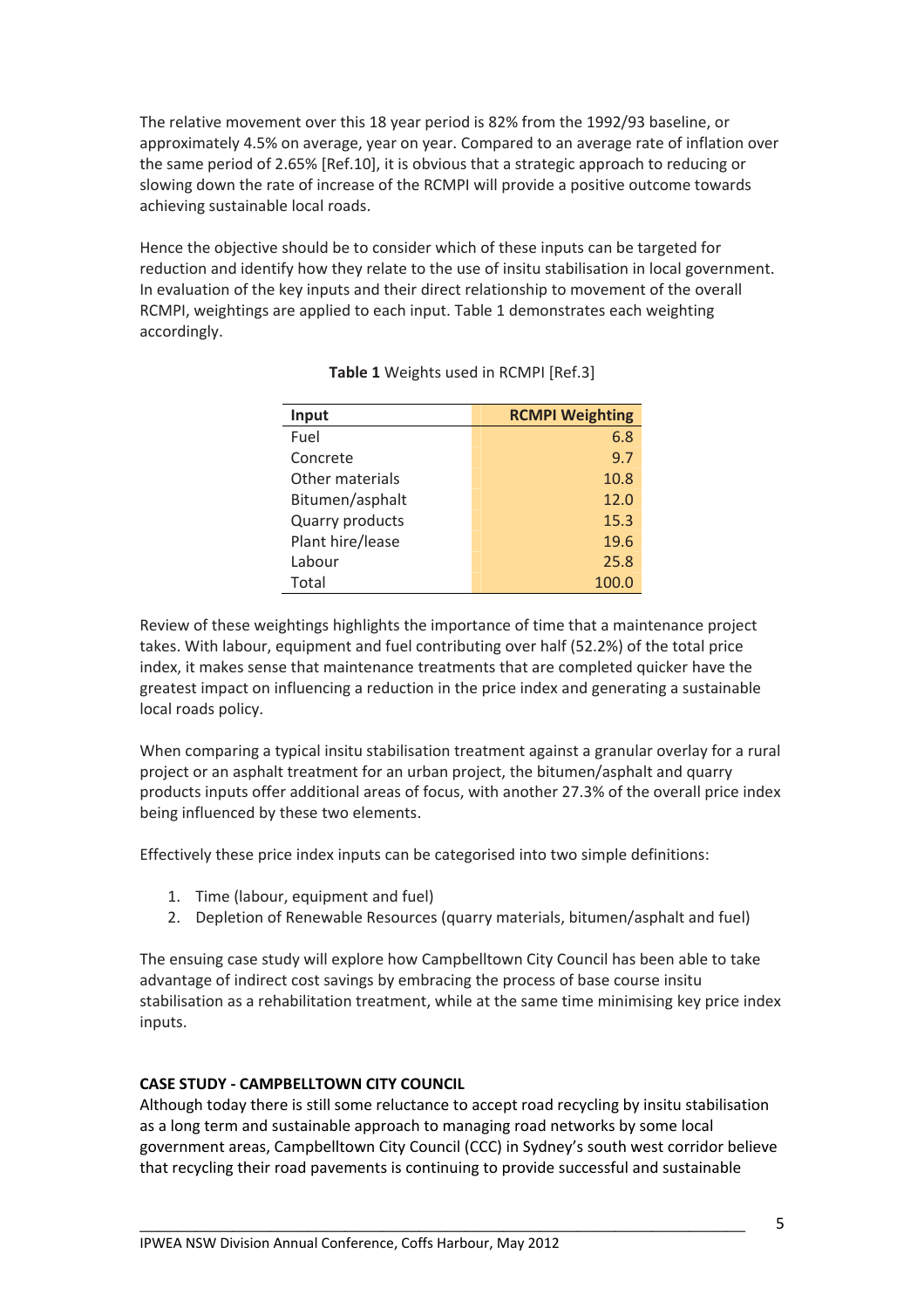outcomes for the management of their road network. This is based on sound performance results and the provision of economical benefits to the ever challenging shortage of funds required in local government to satisfy the increasing expenditure needed to maintain roads to the standards expected by rate payers.

This case study will explore the stabilisation projects that have been completed by CCC in the period 1990 to 2011 inclusive. During this period, CCC has executed approximately 455,000m<sup>2</sup> of rehabilitation projects using stabilisation. Table 2 shows the breakdown of this area by road classification.

| <b>Road Classification</b> | Area Treated (m <sup>2</sup> ) | <b>Proportion</b> |
|----------------------------|--------------------------------|-------------------|
| Local Residential          | 43,738                         | 35%               |
| Collector/Bus Route        | 247.888                        | 55%               |
| Regional/Arterial          | 157,656                        | 10%               |
| Total                      | 449.282                        | 100%              |

**Table 2** Stabilisation History in Campbelltown City Council 1990‐2011

The above history represents 192 separate projects (refer detailed project listing in Appendix A), which for the sake of this review resulted in CCC executing an average of nine projects per year at circa 2,325m² each.

Upon CCC completing a stabilisation treatment, either a sprayed seal or asphalt wearing course would be applied. Although several varied pavement design configurations have been adopted by CCC, it is reasonable to demonstrate Council's typical approach to design outcomes as shown in Figure 4 where two designs represent treatments applied with and without level control respectively.

**355,000m² 100,000m²** Sprayed Seal 50mm Asphalt 200mm Stabilised Base 250mm Stabilised Base

**Figure 4** CCC Typical Stabilisation Designs

The alternate urban pavement if these designs were not utilised according to CCC would have been a full depth asphalt pavement. Figure 5 shows this alternate which for clarity reflects a typical design adopted by CCC in other locations within the city.

50mm Asphalt

100mm Asphalt

**Figure 5** CCC Typical Full Depth Asphalt Design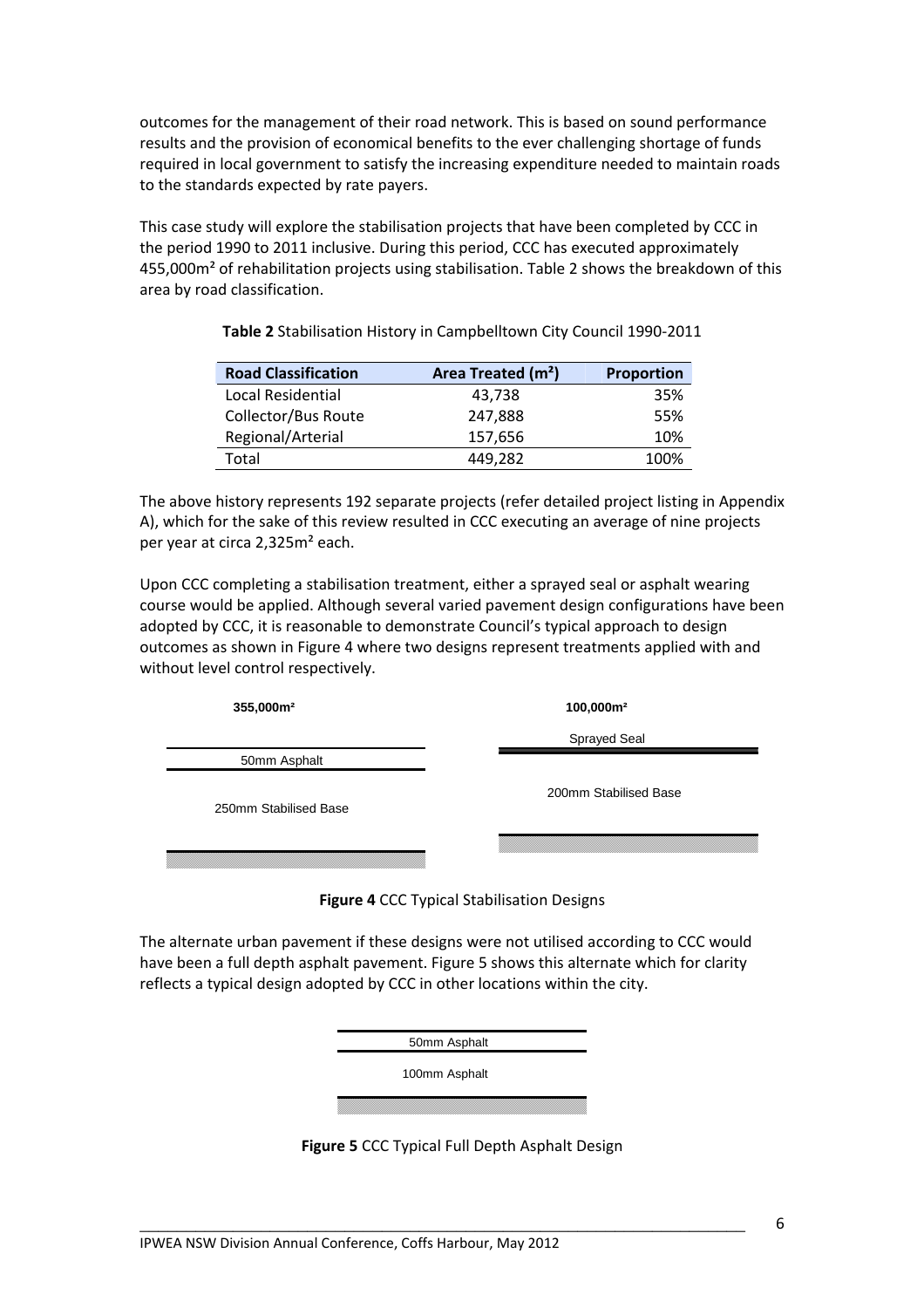It is worth noting that although CCC is a metropolitan based Council, the options shown in Figure 4 can apply equally in regional and rural locations. The only difference is that the majority of alternate pavements in rural locations where no level control exists would most likely result in a different design to that shown in Figure 5. A granular overlay alternative is shown in Figure 6. Use of this alternate in this paper is considered conservative, as many regional/rural Councils in NSW in addition to adopting this treatment also utilise granular and asphalt reconstruction methods.

| <b>Sprayed Seal</b>                           |  |  |  |
|-----------------------------------------------|--|--|--|
| 150mm - 200mm Gravel Overlay                  |  |  |  |
| <b>Existing Pavement - Variable Thickness</b> |  |  |  |
|                                               |  |  |  |

**Figure 6** Regional/Rural Pavement Design Alternative

Evaluation of the key price index inputs outlined earlier against the pavement designs shown in Figures 4, 5 and 6 reveal a number of varying outcomes. Table 3 lists the primary input elements along with additional indirect cost elements for each of the rehabilitation treatments. The data provided has been extrapolated across the  $455,000\,\mathrm{m}^2$  of stabilisation projects completed by CCC in the 21 year analysis period.

# **Table 3** Indirect Cost Inputs

|   |                                                      | Figure 4<br><b>Stabilisation</b> | <b>Figure 5</b><br><b>Full Depth</b><br><b>Asphalt</b> | Figure 6<br><b>Gravel Overlay</b> |
|---|------------------------------------------------------|----------------------------------|--------------------------------------------------------|-----------------------------------|
| A | Material to be disposed (tonnes)                     | $37,275^1$                       | 135,870                                                | 0                                 |
| B | Equivalent tipping space $(m^3)$                     | 17,750                           | 64,700                                                 | 0                                 |
|   | Quarry products to be imported<br>(tonnes)           | $40,470^2$                       | 155,610                                                | $200,200^3$                       |
| D | Number of cartage trucks for<br>disposal & importing | 918                              | 9,546                                                  | 3,840                             |
| E | Fuel consumption for D (litres) <sup>4</sup>         | 275,400                          | 2,863,800                                              | 1,152,000                         |
| F | $CO2$ Emissions for D (tonnes)                       | 744                              | 7,732                                                  | 3,110                             |
| G | Project duration (shifts) <sup>5</sup>               | 384                              | 576                                                    | 576                               |

1. Material disposal based on requirement to maintain level control.

2. Required for the 50mm asphalt wearing course.

3. Total thickness of 200mm.

4. Six hours per shift per truck & 50 litres per hour consumption (300l/truck/day)

5. Per 2,325m2 section ‐ Fig 4: 2 shifts; Fig 5: 3 shifts; Fig 6: 3 shifts

Some of the above key advantages that CCC have realised are displayed in Figures 7 through 9.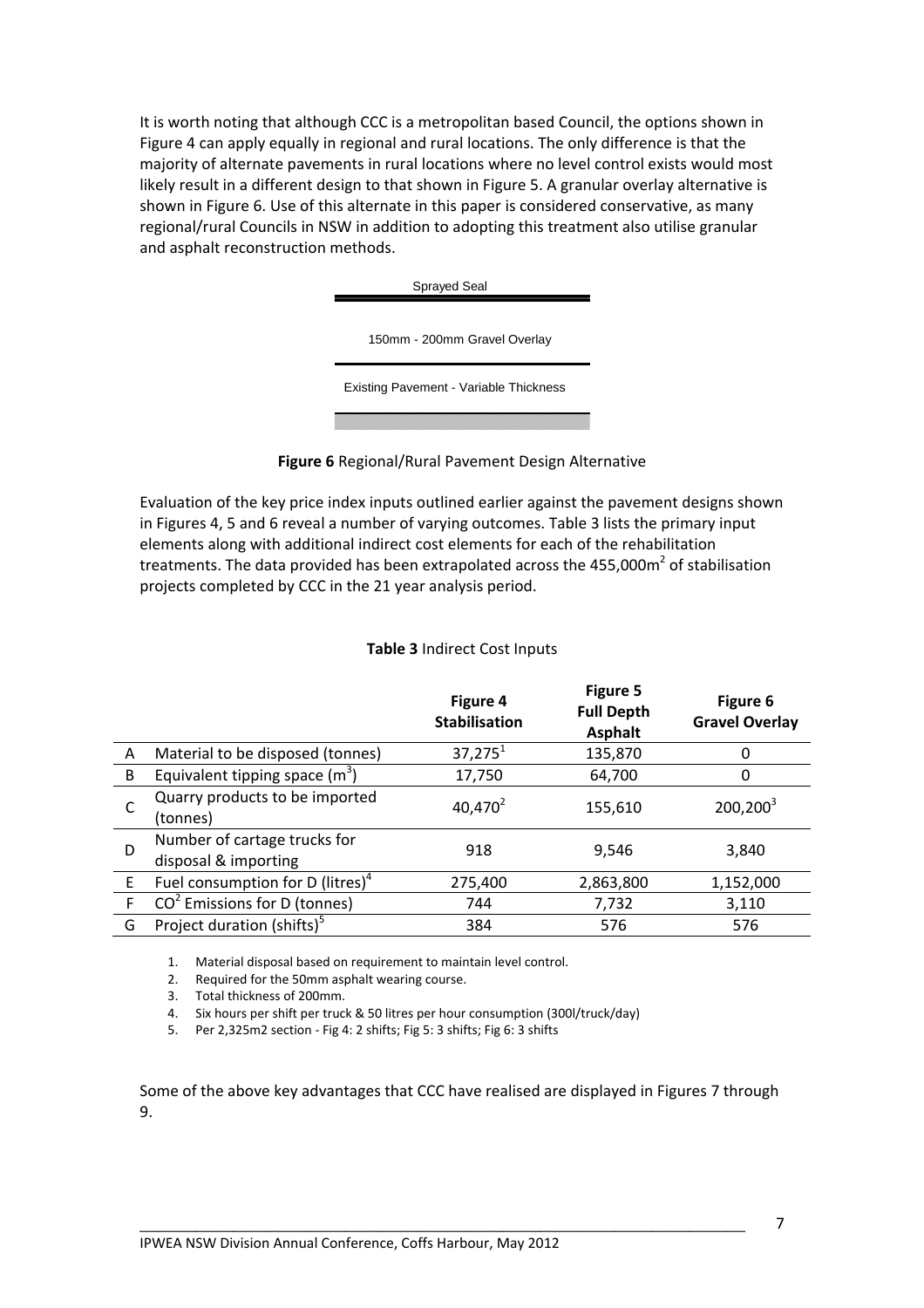

**Figure 7** Fuel Savings by Treatment Type



**Figure 8** Non Renewable Material Usage by Treatment Type



**Figure 9** Tip Space Savings by Treatment Type

The following observations can be made upon review of Table 3, split amongst comparisons within the CCC rehabilitation strategy and theoretical comparisons with regional/rural assumptions in place:

\_\_\_\_\_\_\_\_\_\_\_\_\_\_\_\_\_\_\_\_\_\_\_\_\_\_\_\_\_\_\_\_\_\_\_\_\_\_\_\_\_\_\_\_\_\_\_\_\_\_\_\_\_\_\_\_\_\_\_\_\_\_\_\_\_

# Urban Comparison ‐ Stabilisation v Full Depth Asphalt

By using stabilisation, Campbelltown City Council has been successful in...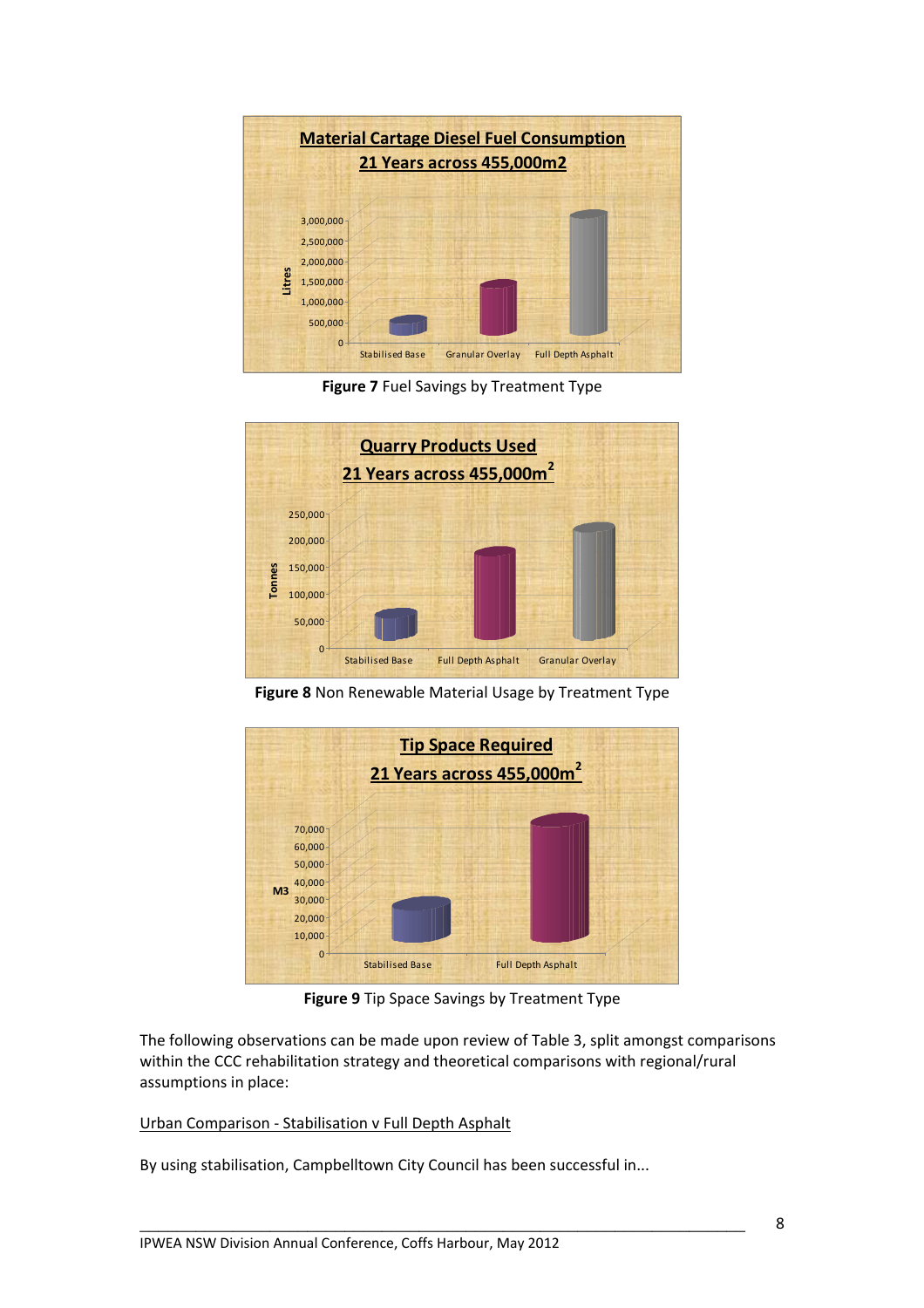- saving ~100,000 tonnes or ~ 50,000m3 of tip space
- eliminating the need to use ~115,000 tonnes of non renewable materials
- keeping nearly 9,000 trucks off the CCC road network during rehabilitation
- eliminating the use of  $\sim$ 2.6million litres of diesel fuel
- emitting  $\sim$ 7,000 less tonnes of CO<sup>2</sup> into the atmosphere
- eliminating maintenance related traffic disruption for ~200 shifts, or two weeks every year

# Regional/Rural Comparison ‐ Stabilisation v Gravel Overlay

By using stabilisation, one Regional Council over the same analysis period has the ability to...

- eliminate the need to use ~160,000 tonnes of non renewable materials
- keep nearly 3,000 trucks off the road network during rehabilitation
- eliminate the use of ~0.9million litres of diesel fuel
- emit  $\approx$  2.400 less tonnes of CO<sup>2</sup> into the atmosphere
- eliminate maintenance related traffic disruption for ~200 shifts, or two weeks every year

Apart from the direct cost benefits associated with the use of stabilisation as has been reported in detail many times before, clearly there are further significant benefits to be realised by local government.

# **RECOMENDATIONS**

The following recommendations and future actions are proposed for consideration amongst local government:

- 1. Establish a benchmarking system within local government that facilitates comparisons to be made across various levels of performance from design, planning, execution and review of maintenance projects.
- 2. Establish productivity targets for maintenance programs that revolve around time, direct and indirect cost savings.
- 3. Facilitate the implementation of indirect cost saving targets within annual budgets.
- 4. Review long term planning for road maintenance to ensure all life cycle analyses which include indirect cost savings are included and total benefits are realised, rather than focus primarily on upfront capital costs.
- 5. Establish a financial rebate system that recognises achievement of minimum indirect cost saving targets that impact positively on our economy, culture and community.
- 6. Work with industry to develop and enhance educational programs that will assist local government to obtain a greater knowledge base of how insitu stabilisation processes can provide benefit and strive to achieve a sustainable road network.

\_\_\_\_\_\_\_\_\_\_\_\_\_\_\_\_\_\_\_\_\_\_\_\_\_\_\_\_\_\_\_\_\_\_\_\_\_\_\_\_\_\_\_\_\_\_\_\_\_\_\_\_\_\_\_\_\_\_\_\_\_\_\_\_\_

7. Establish a legislative framework that limits the use of non renewable resources that can be used in direct and indirect mode for maintenance activities [Ref.8].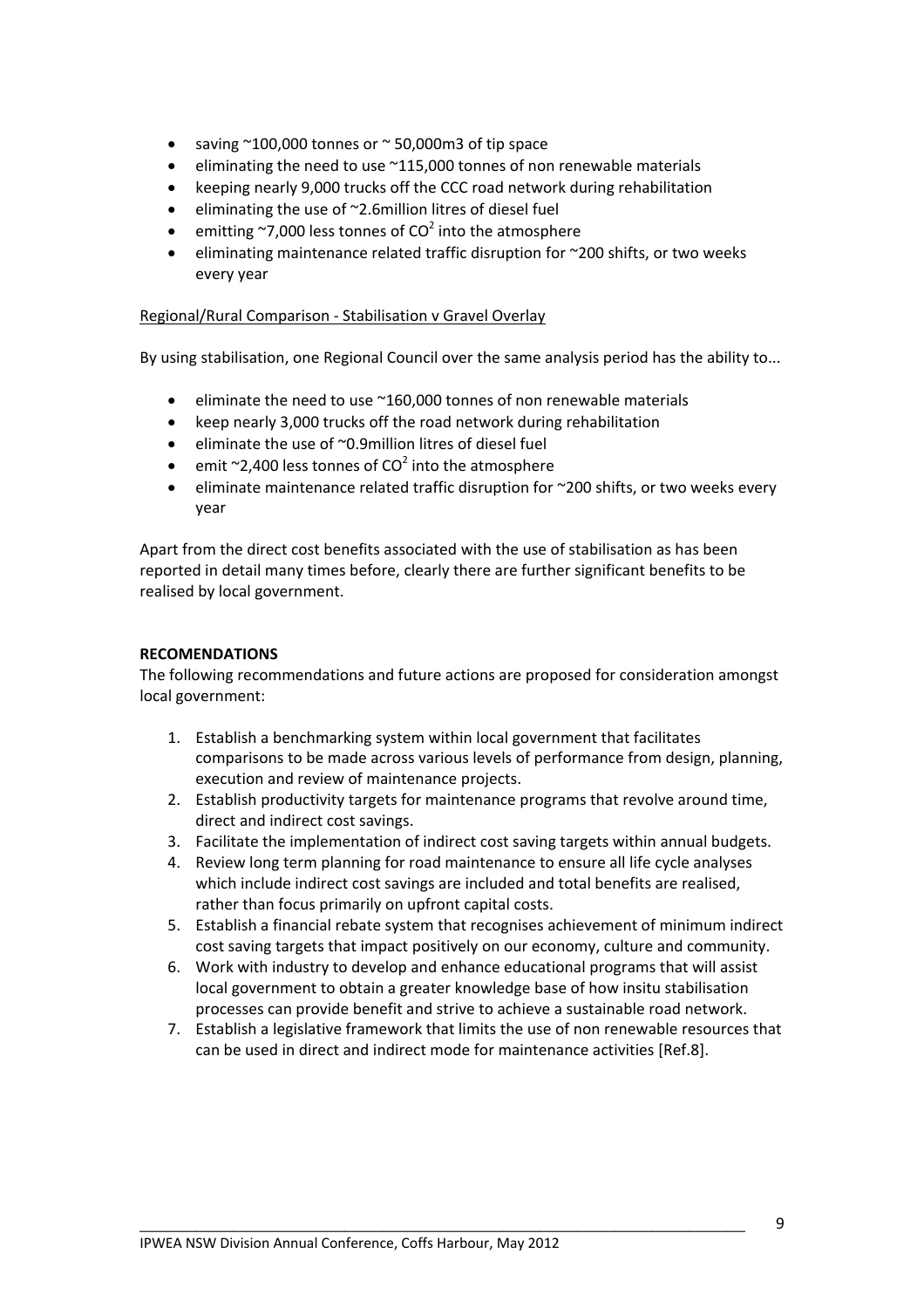## **CONCLUSION**

With Local Government representing only 5% of all governments in Australia, it is no surprise that most local councils through an understated lack of funding struggle to keep up with the economic demands required by road maintenance. No matter how many reviews, inquiries or economic reforms are proposed or implemented, history supports the simple fact that policy change is required if local councils are to develop sustainable roads.

Campbelltown City Council is just one local government organisation that is reaping the direct and indirect cost benefits from using insitu stabilisation as a front line rehabilitation treatment in their road maintenance strategic plan. There are numerous other examples of local councils who have recognised similar benefits. Conversely there are other councils who have not.

Campbelltown City Council have recognised significant cost savings that contribute directly to their sustainable road network, simply because they understand the associated benefits. Since 1990 they have recycled 450,000m² of their roads, kept 9,000 trucks off their network resulting in 2.6 million less litres of diesel being consumed, transformed and emitted into their atmosphere, they have saved 50,000 $m<sup>3</sup>$  of tip space and eliminated the need to constantly exhaust non renewable materials to the tune of 115,000 tonnes.

There are a total of seven recommendations that have been presented in this paper that will assist local government initially and the wider community in the long term on the journey towards providing sustainable roads.

# **ACKNOWLEDGEMENTS**

This paper would not have been possible if it were not for the valuable assistance and data provided by Campbelltown City Council in preparation of the case study. Particular thanks must go to Council's Coordinator Asset Services, Mr Mahbub Hossain for his assistance.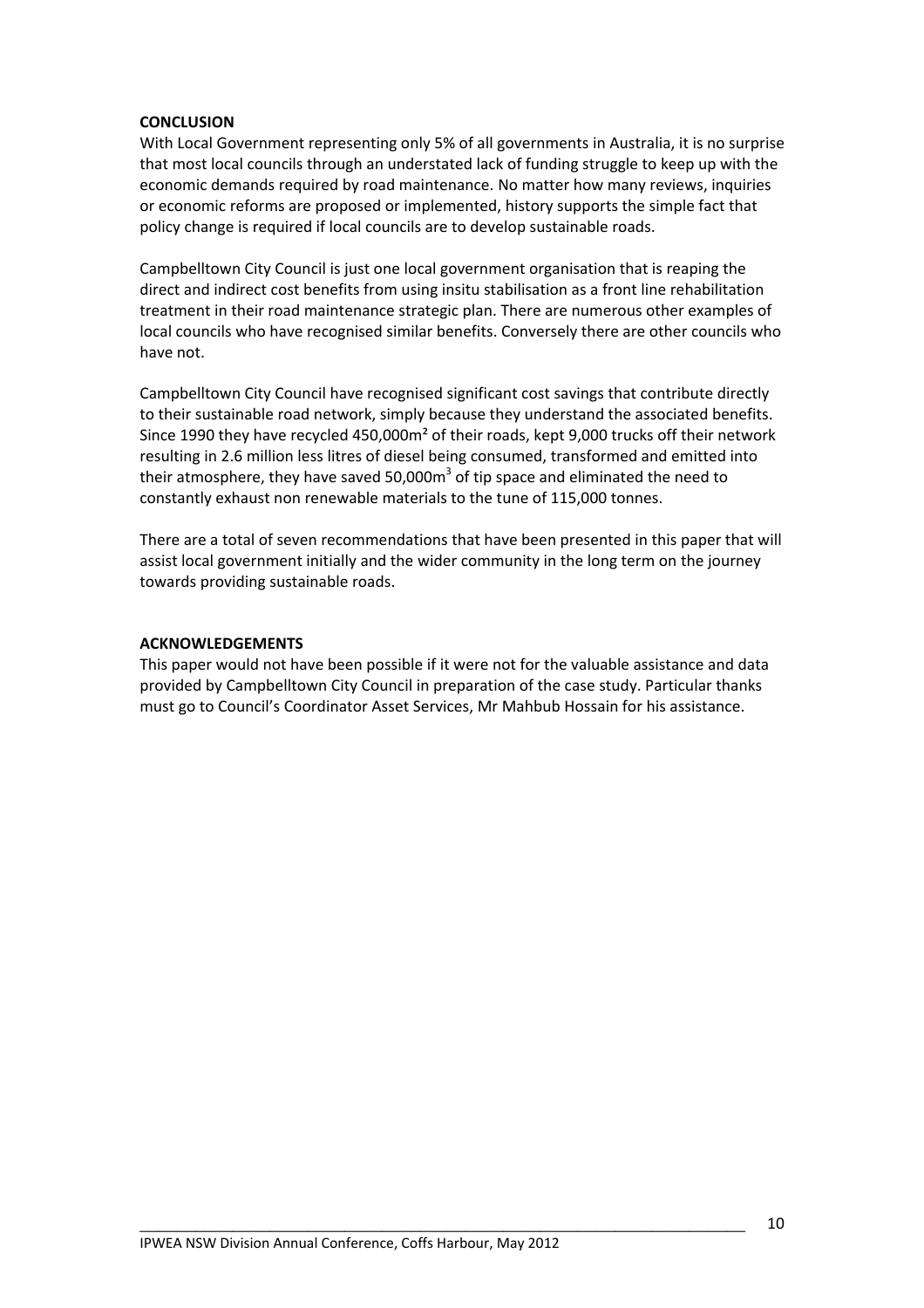#### **REFERENCES**

- 1. NSW Government (2012), *NSW and Sydney Transport Facts*, Bureau of Transport Statistics, Haymarket NSW
- 2. AustStab (2011), *Pavement Recycling And Stabilisation Guide*, North Sydney NSW
- 3. Australian Government (2011), *BITRE Road Construction and Maintenance Price Index 2011 Update, Information Sheet 42*, Department of Infrastructure and Transport, Bureau of Infrastructure, Transport and Regional Economics, Canberra **ACT**
- 4. Smith. W (2005), *Recognition of Environmental and Social Advantages of using Stabilisation in Road Rehabilitation*, IPWEA NSW Division Annual Conference
- 5. Vorobieff. G (1998), *Performance and Design of Insitu Stabilised Local Government Roads*, Technology Transfer Seminar, Brisbane QLD
- 6. Vorobieff. G (1998), *The Australian Experience*, Proceedings of National Pavement Stabilisation Strategies for the Future, Rotorua NZ
- 7. Hodgkinson. J.R. (1996), *Long‐Term Performance of Local Government Road Pavements Recycled by Cement Stabilisation*, Joint AustStab and C&CAA Road Recycling Seminar
- 8. Wilmot. T (2003), *Strategies for Sustainable Roads*, 21st ARRB Conference, Cairns QLD
- 9. Independent Inquiry (2006), *Are Councils Sustainable?*, Final Report: Findings & Recommendations from the Independent Inquiry into the Financial Sustainability of NSW Local Government, Sydney NSW
- 10. Reserve Bank of Australia (2012), *Measures of Consumer Price Inflation*, Statistical Tables, Sydney NSW